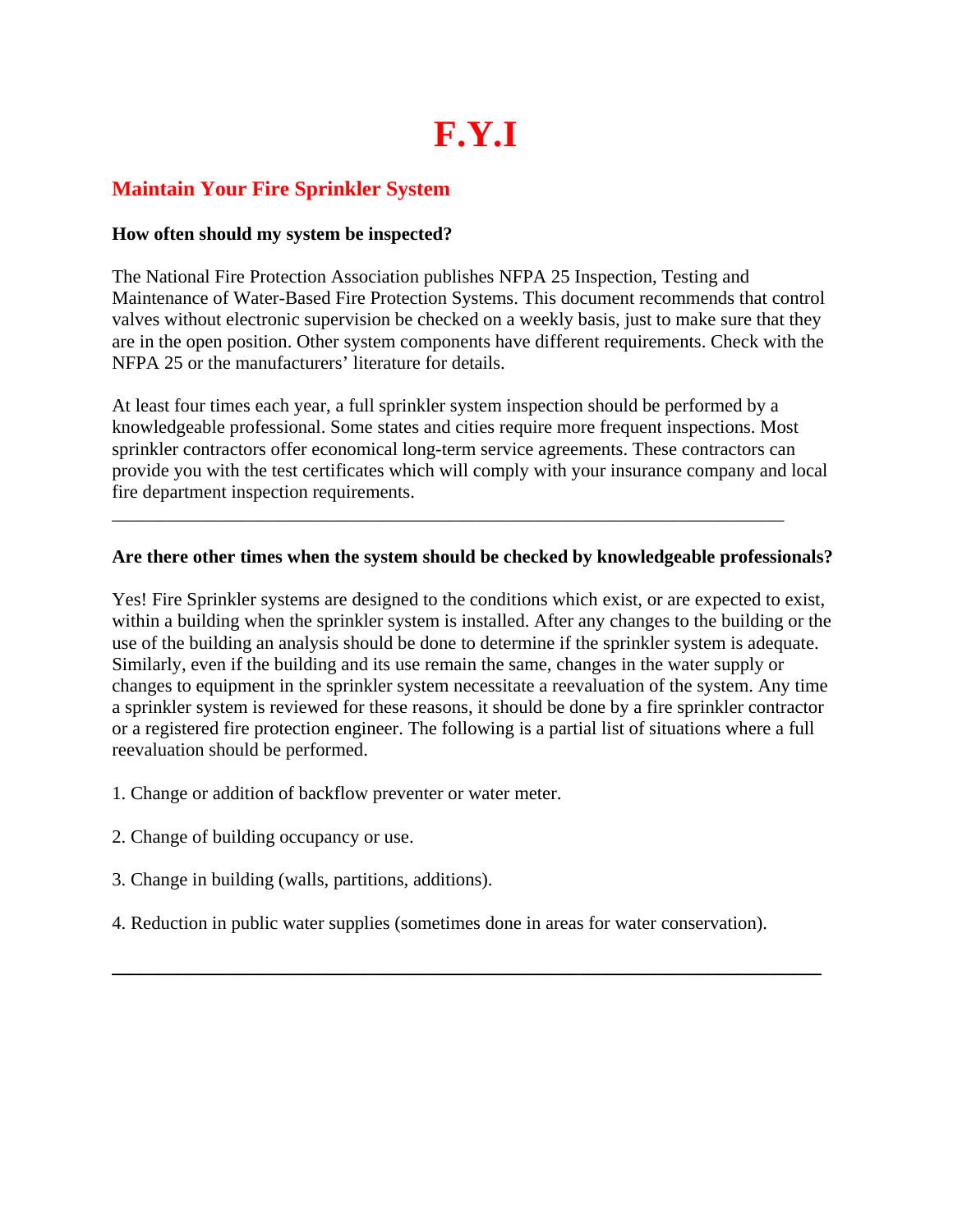# **Is there anything building occupants or employees can do?**

Yes! Although members of the general public are generally not knowledgeable enough to inspect, test, or maintain a fire sprinkler system, there are a few simple ways in which they can help:

- 1. Never paint any fire sprinkler.
- 2. Never hang anything from any part of a fire sprinkler system.

3. Never stack items close to fire sprinklers. (Tops of storage or furniture should be at least 18 inches below fire sprinklers.)

4. Always report damage to any part of a sprinkler system immediately.

5. Always make sure control valves are in the open position.

#### **How does inspection affect my insurance rate?**

Buildings which are completely sprinklered enjoy special reduced rates. However, if the insurance company does not receive verification of system inspection, penalties in the form of higher insurance rates apply.

\_\_\_\_\_\_\_\_\_\_\_\_\_\_\_\_\_\_\_\_\_\_\_\_\_\_\_\_\_\_\_\_\_\_\_\_\_\_\_\_\_\_\_\_\_\_\_\_\_\_\_\_\_\_\_\_\_\_\_\_\_\_\_\_\_\_\_\_\_\_\_\_\_\_\_\_\_\_

The Insurance Services Office (ISO) publishes a Commercial Fire Rating Schedule (CFRS). Section 402 of the CFRS requires building owners to have annual inspections of sprinkler systems to enjoy the "sprinklered" insurance rate.

If an inspection is overdue for up to 12 months, a 5% penalty applies. If the inspection is overdue for 12-24 months a 20% penalty applies. If an inspection is 24-36 months overdue, a 60% penalty applies. If after 36 months an inspection is still not performed, a fully sprinklered building is rated as "Unsprinklered" for the purpose of insurance, with no credit allowed.

Check with your insurance carrier about the rate for your building. Even though it is fully sprinklered you may not be getting as big a discount you're entitled to. Get your sprinkler system inspected and take full financial advantage of your fire sprinkler system.

\_\_\_\_\_\_\_\_\_\_\_\_\_\_\_\_\_\_\_\_\_\_\_\_\_\_\_\_\_\_\_\_\_\_\_\_\_\_\_\_\_\_\_\_\_\_\_\_\_\_\_\_\_\_\_\_\_\_\_\_\_\_\_\_\_\_\_\_\_\_\_\_\_\_\_\_\_\_

#### **Are there financial benefits other than insurance for maintaining a sprinkler system?**

Yes! Regular inspections of fire sprinkler systems will help reveal problems (if they exist) long before they become major. Sprinkler system repair can then be scheduled for a convenient time, saving you the cost of unnecessary business interruption.

\_\_\_\_\_\_\_\_\_\_\_\_\_\_\_\_\_\_\_\_\_\_\_\_\_\_\_\_\_\_\_\_\_\_\_\_\_\_\_\_\_\_\_\_\_\_\_\_\_\_\_\_\_\_\_\_\_\_\_\_\_\_\_\_\_\_\_\_\_\_\_\_\_\_\_\_\_\_